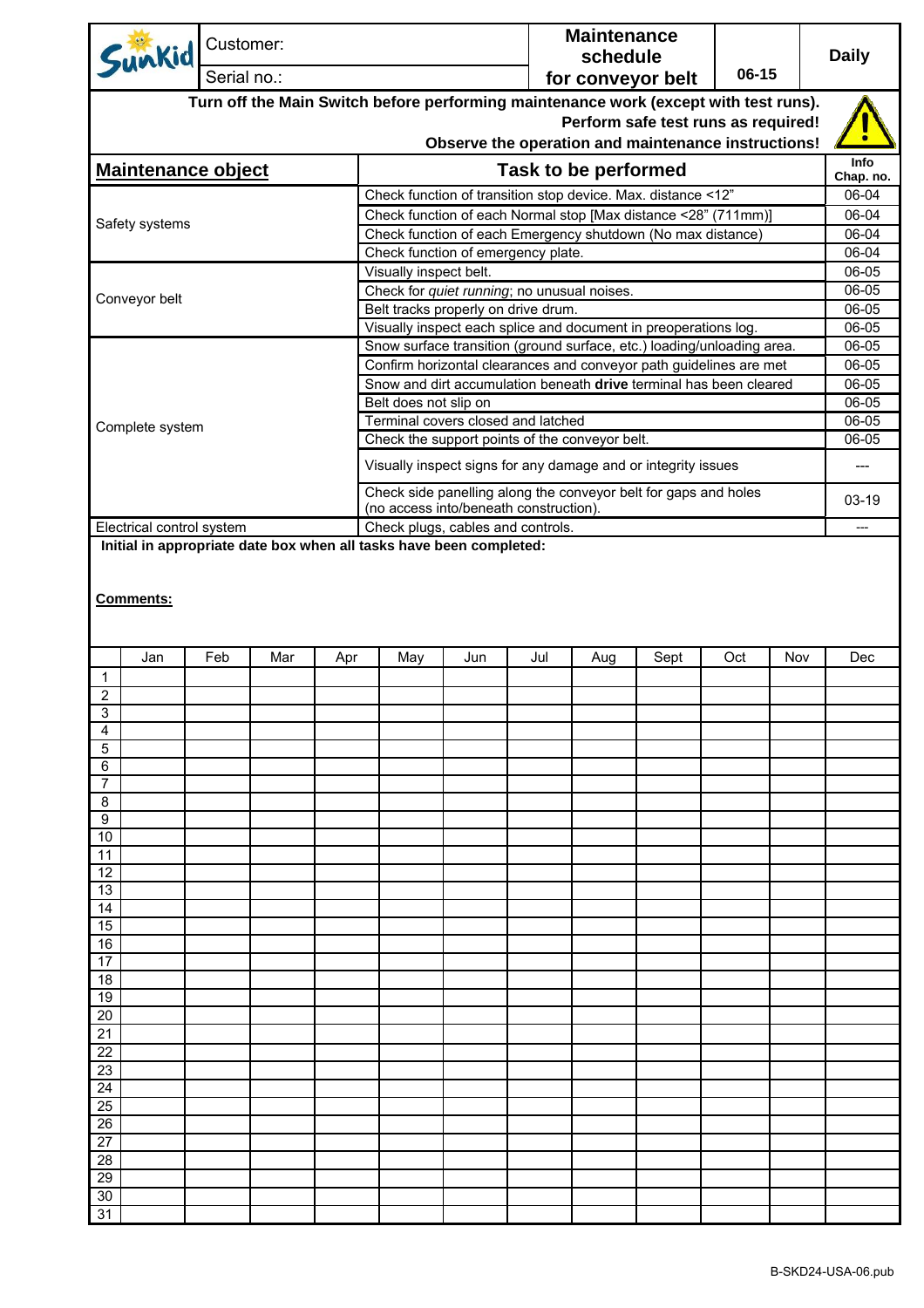|                                                                     | Customer:   |     |     |                                                                                                                                                                                    |     |                               | <b>Maintenance</b> |       |     |     | <b>Monthly</b> |
|---------------------------------------------------------------------|-------------|-----|-----|------------------------------------------------------------------------------------------------------------------------------------------------------------------------------------|-----|-------------------------------|--------------------|-------|-----|-----|----------------|
| Sunkid                                                              | Serial no.: |     |     |                                                                                                                                                                                    |     | schedule<br>for conveyor belt |                    | 06-16 |     |     |                |
|                                                                     |             |     |     | Turn off the Main Switch before performing maintenance work (except with test runs).<br>Perform safe test runs as required!<br>Observe the operation and maintenance instructions! |     |                               |                    |       |     |     |                |
| Maintenance object                                                  |             |     |     | Info<br>Task to be performed<br>Chap.                                                                                                                                              |     |                               |                    |       |     |     |                |
|                                                                     |             |     |     | Confirm function of rollback brake device.                                                                                                                                         |     |                               |                    |       |     |     | no.<br>06-04   |
| Safety systems                                                      |             |     |     | Confirm function of highspeed backstop (if applicable)                                                                                                                             |     |                               |                    |       |     |     | 06-04          |
|                                                                     |             |     |     | Confirm function of Belt Slip sensor                                                                                                                                               |     |                               |                    |       |     |     | 06-04          |
| Supervisory stop devices                                            |             |     |     | Confirm function of Overspeed                                                                                                                                                      |     |                               |                    |       |     |     | 06-04          |
|                                                                     |             |     |     | Confirm function of Cover Supervision (if applicable)<br>Lubricate return terminal guide rails.                                                                                    |     |                               |                    |       |     |     | 06-04<br>06-06 |
|                                                                     |             |     |     | With reinforced bearing: visual inspection for grease leakage.                                                                                                                     |     |                               |                    |       |     |     | $---$          |
| Drive system                                                        |             |     |     | Grease bearings (with the exception of reinforced bearings)<br>with grease zirks (every 200 operating hours).                                                                      |     |                               |                    |       |     |     | 06-06          |
| Conveyor belt                                                       |             |     |     | Check tension                                                                                                                                                                      |     |                               |                    |       |     |     | $03-16$        |
|                                                                     |             |     |     | Visual inspect belt for wear                                                                                                                                                       |     |                               |                    |       |     |     | ---            |
|                                                                     |             |     |     | Extraordinary cleaning of moving parts.                                                                                                                                            |     |                               |                    |       |     |     | ---            |
|                                                                     |             |     |     | Check for rust, worn/protruding components, excessively fraying fab-<br>ric, or any sharp edges                                                                                    |     |                               |                    |       |     |     | ---            |
| Complete system                                                     |             |     |     | Check plastic parts for wear                                                                                                                                                       |     |                               |                    |       |     |     | ---            |
|                                                                     |             |     |     | Check for loose hardware.                                                                                                                                                          |     |                               |                    |       |     |     | 06-02          |
| Initial in appropriate date box when all tasks have been completed: |             |     |     | Check the functions of the system during a test run.                                                                                                                               |     |                               |                    |       |     |     |                |
| Jan                                                                 | Feb         | Mar | Apr | May                                                                                                                                                                                | Jun | Jul                           | Aug                | Sept  | Oct | Nov | Dec            |
| Date:                                                               |             |     |     |                                                                                                                                                                                    |     |                               |                    |       |     |     |                |
| Name:                                                               |             |     |     |                                                                                                                                                                                    |     |                               |                    |       |     |     |                |
| Comments:                                                           |             |     |     |                                                                                                                                                                                    |     |                               |                    |       |     |     |                |